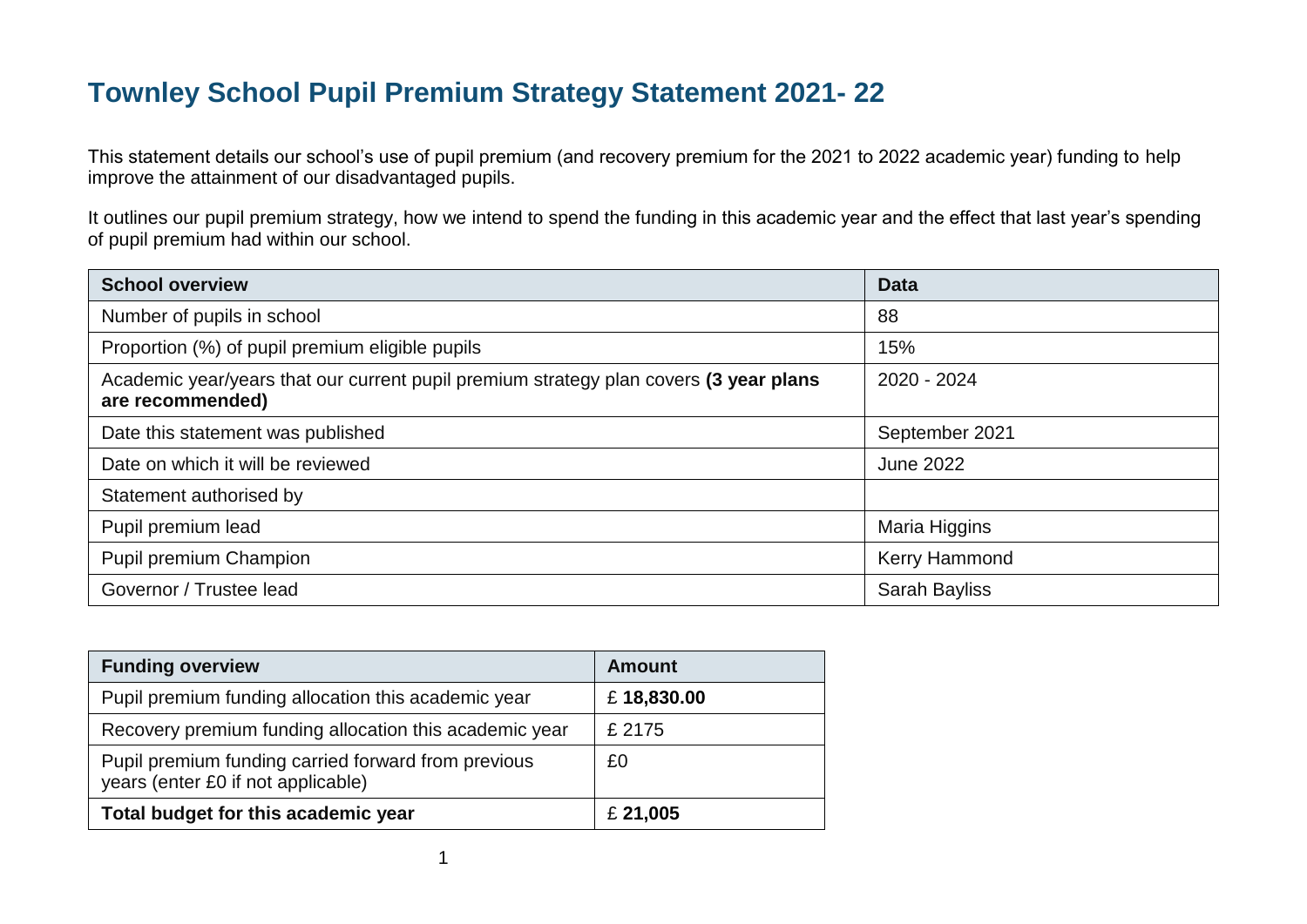## **Part A: Pupil premium strategy plan**

### **Statement of intent**

The aim of the Pupil Premium is to enable the School to target pupil attainment and ensure that they achieve their maximum potential. We want our children to be knowledgeable of the world around them and to develop the skills and values to be successful and make positive contribution to society. We have high aspirations and ambitions for all of our children and believe that no child should be left behind. At Townley we are determined to ensure that our children are given every chance to realise their full potential and who make the most of opportunities that come their way. Children will be challenged and supported to achieve their potential, including progress for those who are already high attainers.

To ensure our approaches are effective we will, adopt a whole school approach in where all staff take responsibility for disadvantaged pupils' outcomes and raise expectations of what they can achieve, act early to intervene at the point needs are identified and

In order to ensure that the additional monies have the maximum impact on the targeted pupils, thorough analysis is carried out of the children's academic progress against other pupil groupings in school and national data. The funding is not spent on one particular item but is used as part of our budget to support a number of areas in school. This list is not exhaustive but gives an outline of the main areas in which monies will be spent. Monitoring of pupil progress and the impact of expenditure takes place as outlined below. Needs are reviewed and next steps identified in parent, teacher and support staff meetings which are included on each child's individual learning plan and based on children's needs so that we can narrow the children's attainment gaps and prepare our children for the future.

### **Challenges**

This details the key challenges to achievement that we have identified among our disadvantaged pupils.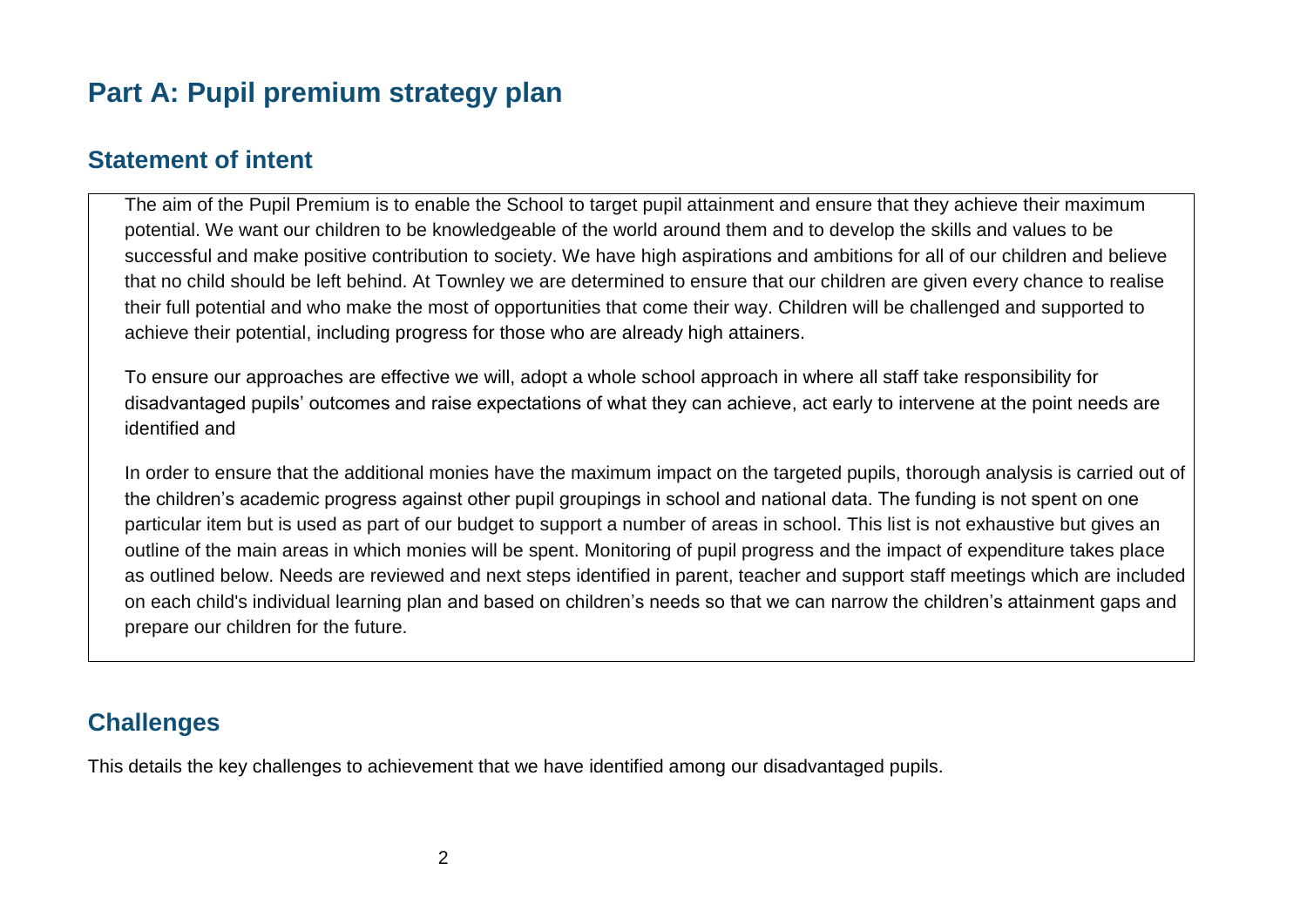| <b>Challenge</b><br>number | <b>Detail of challenge</b>                                                                                                                                                                                                                                                                                                                                                                                                                                                                                                                                                                                          |
|----------------------------|---------------------------------------------------------------------------------------------------------------------------------------------------------------------------------------------------------------------------------------------------------------------------------------------------------------------------------------------------------------------------------------------------------------------------------------------------------------------------------------------------------------------------------------------------------------------------------------------------------------------|
| 1 <sub>1</sub>             | Attendance for some children in receipt of PP (or children in receipt of free school meals) showed that some PP<br>had attendance below 96% and were persistent absentees.                                                                                                                                                                                                                                                                                                                                                                                                                                          |
| 2.                         | Lockdowns of 2020 and 2021 meant that some children were unable to access some aspects of the curriculum,<br>even when supported by the school, this has created some gaps in learning                                                                                                                                                                                                                                                                                                                                                                                                                              |
| 3.                         | Around half of the children in receipt of the PPG PP have additional needs, either educational, medical needs or<br>wellbeing issues.                                                                                                                                                                                                                                                                                                                                                                                                                                                                               |
| 4.                         | Children in receipt of PPG in Key Stage 2 have not made expected progress in maths.                                                                                                                                                                                                                                                                                                                                                                                                                                                                                                                                 |
| 5.                         | Our assessments and observations indicate that the education and wellbeing of many of our disadvantaged pu-<br>pils have been impacted by partial school closures to a greater extent than for other pupils. These findings are<br>supported by national studies. This has resulted in significant knowledge gaps leading to pupils falling further<br>behind age-related expectations, especially in maths. Parental support can be a barrier to collaborative working,<br>a number of our children in receipt of the PPG also have barriers at home, such us language issues, issues with<br>SEND or bereavement. |
| 6.                         | Our children face difficulties with vocabulary, as they do not always read widely, or have vocabulary supported outside of<br>school. Children eligible for PP have limited out-of-school experiences, which limit their vocabulary and<br>understanding of the world.                                                                                                                                                                                                                                                                                                                                              |
| 7 <sub>1</sub>             | Our assessments, observations and discussions with pupils and families have identified social and emotional<br>issues for many pupils, notably due to friendship issues and a lack of enrichment opportunities during school clo-<br>sure. These challenges particularly affect disadvantaged pupils, including their attainment. Teacher request for<br>support have markedly increased during the pandemic.                                                                                                                                                                                                       |

## **Intended outcomes**

This explains the outcomes we are aiming for **by the end of our current strategy plan**, and how we will measure whether they have been achieved.

| outcome<br>Inte<br>1010 E O I | ≅criteria<br><b>SUCCess</b> |
|-------------------------------|-----------------------------|
|-------------------------------|-----------------------------|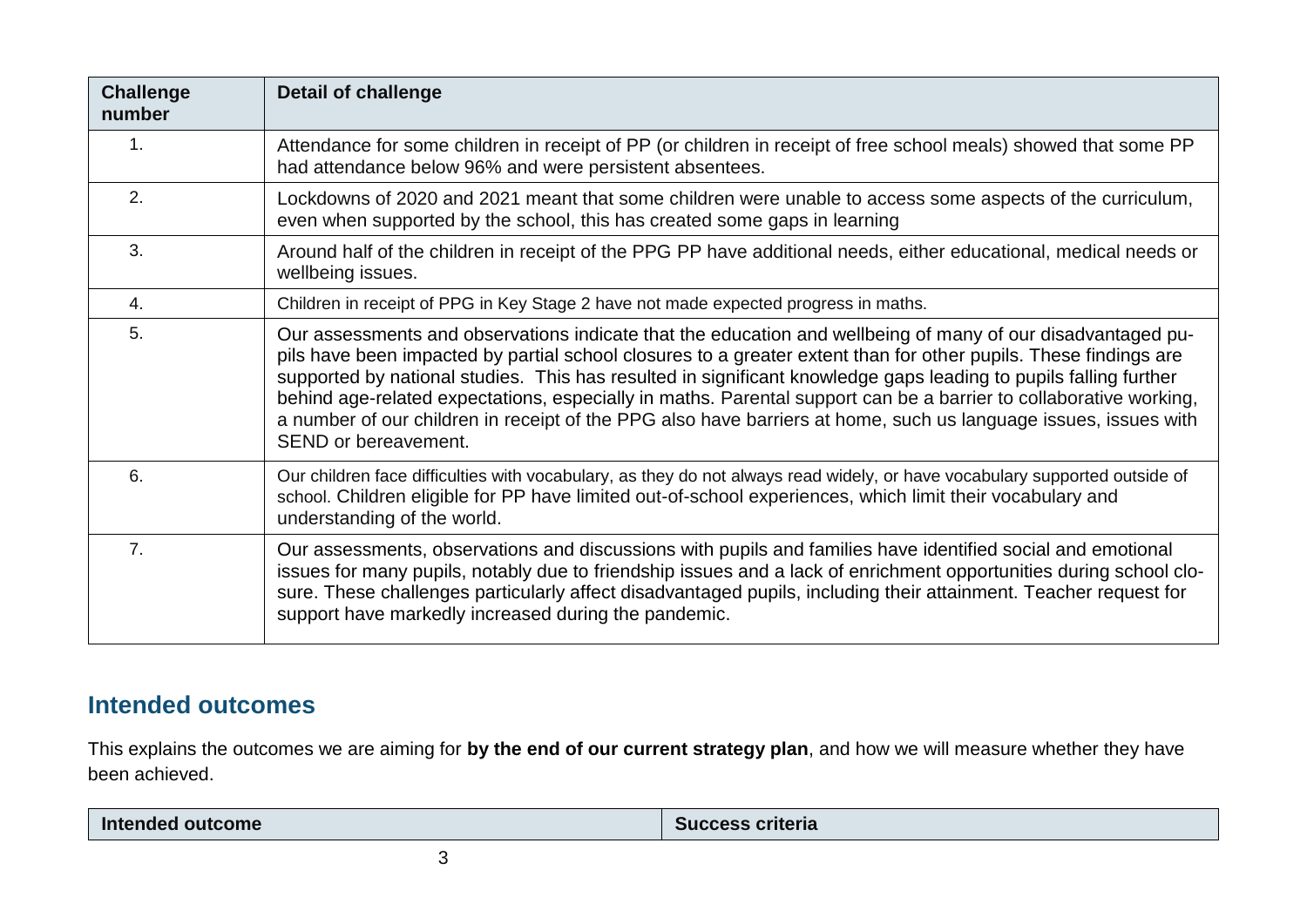| All children make expected progress in maths.                                                                                                        | All children make progress in maths in line with FFT 50 predictions.                                                                                                                                                                                                                                                                                      |
|------------------------------------------------------------------------------------------------------------------------------------------------------|-----------------------------------------------------------------------------------------------------------------------------------------------------------------------------------------------------------------------------------------------------------------------------------------------------------------------------------------------------------|
| Accelerate progress of PP children                                                                                                                   | Analysis of data and monitoring of PP group will show that these<br>children are making progress at least in line with their peers and in<br>some cases, progress will be accelerated (identified in Pupil Progress<br>Meetings).                                                                                                                         |
| Improve attendance of PP children, particularly where absence is not<br>authorised                                                                   | Continue with targeting of children as soon as attendance and<br>punctuality falls. Reduce the number of persistent absentees<br>among pupils eligible for PP to 10% or below. Overall PP<br>attendance continues to improve in line with other pupils.                                                                                                   |
| For all children to approach and overcome challenges in a positive way.                                                                              | Fewer PP children will have difficulty in social situations; This will be<br>monitored through behaviour records. Children eligible for PP take<br>part in out of-school experiences and are included at all times,<br>reducing financial barrier increase the proportion of PP children<br>achieving ARE in Reading, Writing and Maths.                  |
| Increase parental engagement.                                                                                                                        | Each PP family attends at least one school-based engagement<br>event to support their child in their learning. High attendance at<br>parent workshops, Friends of Townley School events and parents<br>evening. Increase in the number of parents attending; monitor<br>numbers over the year. Positive feedback /comments on parental<br>questionnaires. |
| Reduce the gap in attainment created by the national lockdown<br>and limited exposure to the curriculum in the lockdowns and when<br>self-isolating. | Increase the proportion of PP children achieving ARE in<br>Reading, Writing and Maths.                                                                                                                                                                                                                                                                    |
| To achieve and sustain improved wellbeing for all pupils in our<br>school, particularly our disadvantaged pupils.                                    | Sustained high levels of wellbeing from 2020/2022<br>demonstrated by:<br>Qualitive data from students' voice, student and parent<br>$\bullet$<br>surveys<br>A significant increase in participation in enrichment                                                                                                                                         |
|                                                                                                                                                      | activities, particularly among disadvantaged pupils.                                                                                                                                                                                                                                                                                                      |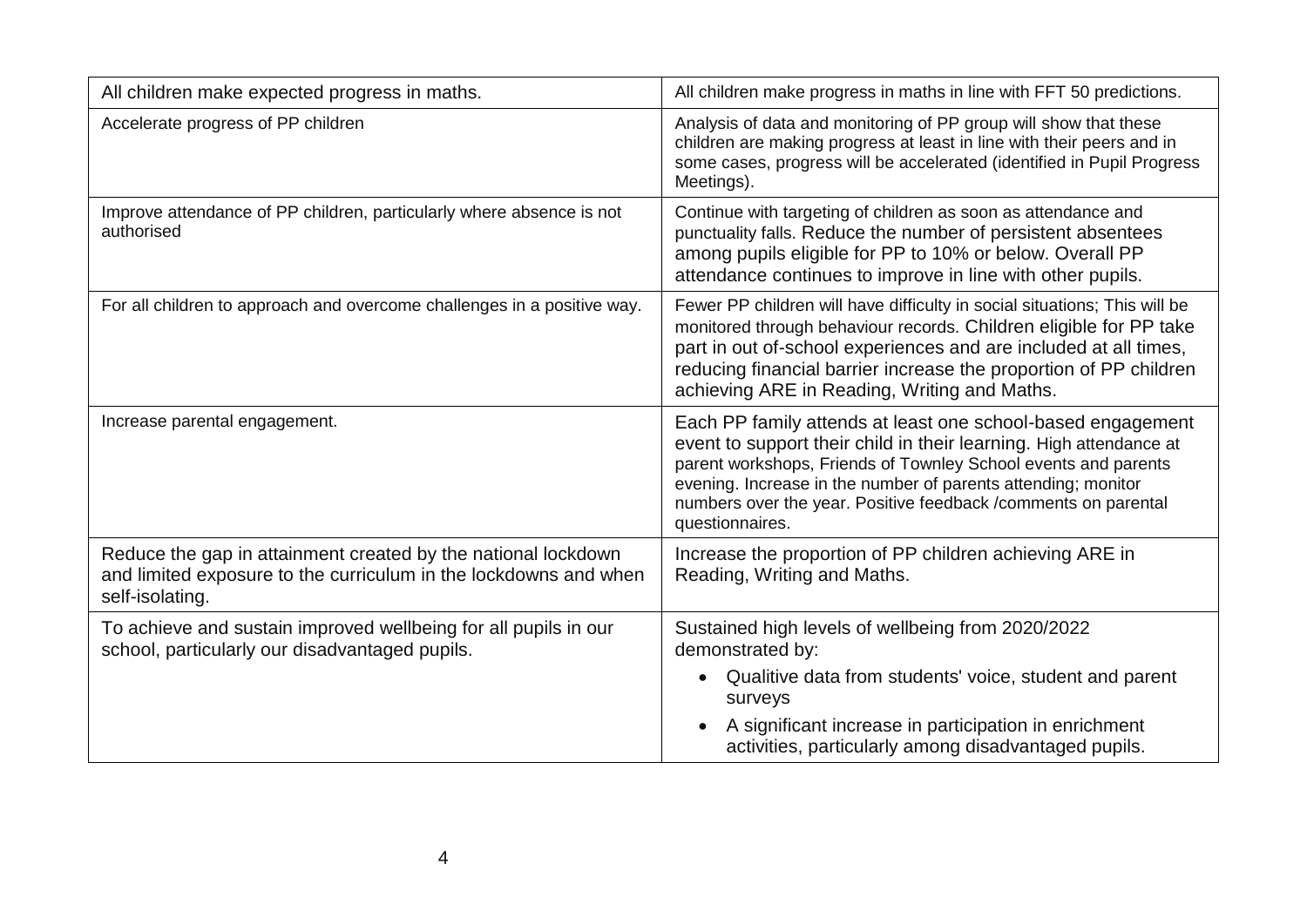## **Activity in this academic year**

This details how we intend to spend our pupil premium (and recovery premium funding) **this academic year** to address the challenges listed above.

#### **Teaching (for example, CPD, recruitment and retention)**

Budgeted cost: £ 9*,175*

| <b>Activity</b>                                                                                                                                                                                          | Evidence that supports this approach                                                                                                                                                                                                                                                                                                                                                   | Challenge number(s)<br>addressed |
|----------------------------------------------------------------------------------------------------------------------------------------------------------------------------------------------------------|----------------------------------------------------------------------------------------------------------------------------------------------------------------------------------------------------------------------------------------------------------------------------------------------------------------------------------------------------------------------------------------|----------------------------------|
| Every child receives teaching which<br>is good in every classroom every<br>day. 100% good or better teaching<br>everyday through use and<br>adaptation of CUSP. CPD for                                  | Education Endowment Foundation (EEF) report 2019<br>states that "Good teaching is the most important lever<br>schools have to improve outcomes for disadvantaged<br>pupils."                                                                                                                                                                                                           | 2, 4, 5, 6                       |
| teachers with the focus on reading<br>skills to enable high quality teaching<br>for all.                                                                                                                 | Research by the EEF has found that disadvantaged pupils<br>have been worst affected by partial school closures, and<br>that the attainment gap has grown as a result of national<br>lockdowns. The economic impact of Covid-19 has also led<br>to higher numbers of pupils qualifying for pupil premium.                                                                               |                                  |
| Continual raising of teachers'<br>expectations of PP pupils and<br>provision of challenge for these<br>children in all maths through<br><b>Number Readiness and Maths</b><br>Mastery Readiness training. | Documents such as 'Why closing the word gap matters'<br>highlights the need to ensure there is effective provision for<br>vocabulary within schools, particularly with disadvantaged<br>children as they are less likely to have the opportunities at<br>home. Systems established across the school ensure<br>children are exposed to a wide range of vocabulary on a<br>daily basis. |                                  |
| Relevant training is provided to<br>ensure the provision for our<br>disadvantaged pupils is of high                                                                                                      |                                                                                                                                                                                                                                                                                                                                                                                        |                                  |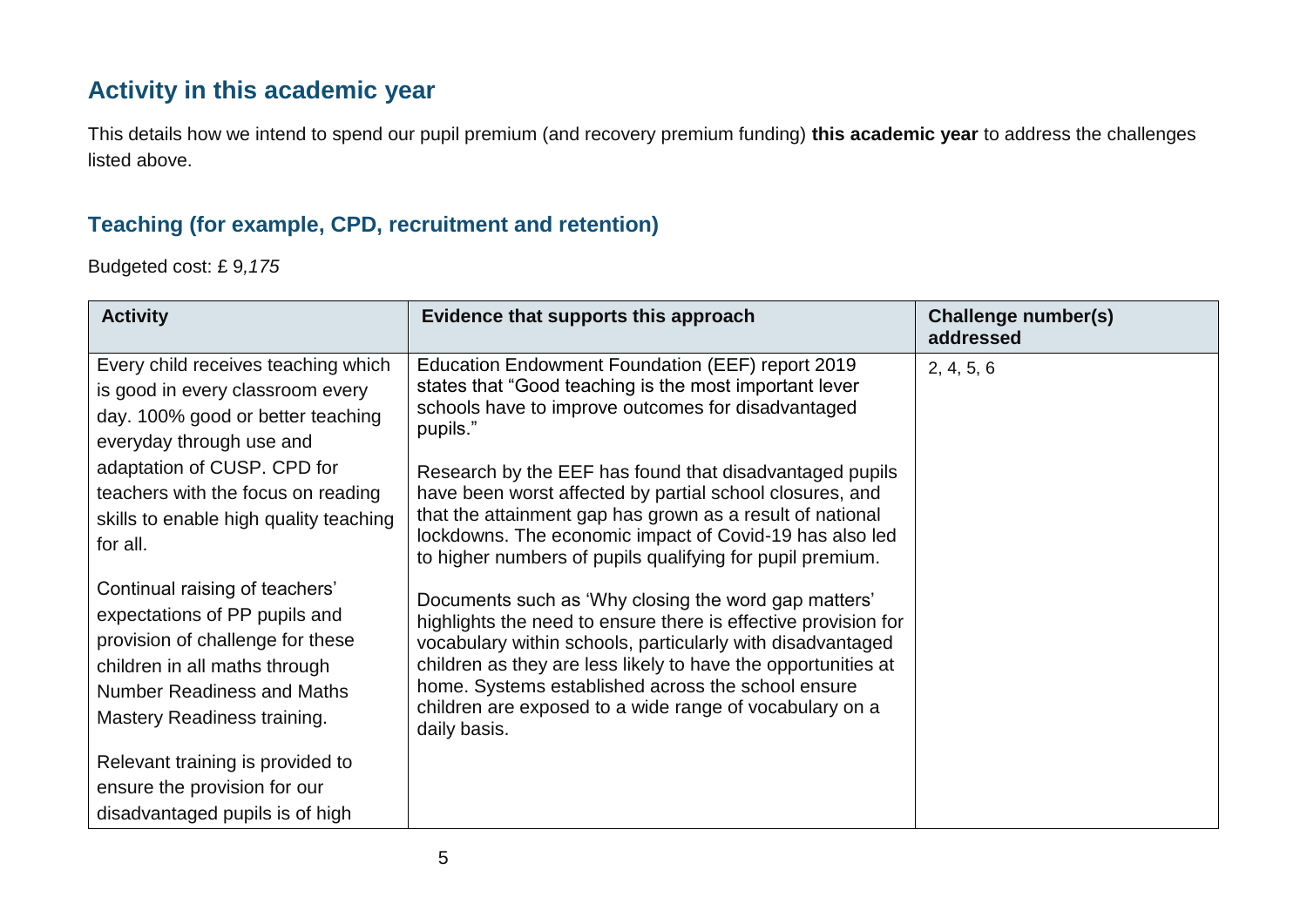| priority and we are up to date with<br>the current programmes. CUSP<br>training.                                                                                                                                      |  |
|-----------------------------------------------------------------------------------------------------------------------------------------------------------------------------------------------------------------------|--|
| A focus on ensuring all teaching<br>remains good or better through<br>training (Primary Offer), supporting<br>retention of good staff through family<br>friendly policies and a focus on good<br>wellbeing for staff. |  |

## **Targeted academic support (for example, tutoring, one-to-one support structured interventions)**

Budgeted cost: £ 7,000

| <b>Activity</b>                                                                                                                                                                                                                                                        | Evidence that supports this approach                                                                                                                                                                                                                                                                                         | Challenge number(s)<br>addressed |
|------------------------------------------------------------------------------------------------------------------------------------------------------------------------------------------------------------------------------------------------------------------------|------------------------------------------------------------------------------------------------------------------------------------------------------------------------------------------------------------------------------------------------------------------------------------------------------------------------------|----------------------------------|
| Embedding dialogic activities<br>across the school curriculum.<br>These can support pupils to articu-<br>late key ideas, consolidate under-<br>standing and extend vocabulary.<br>We will purchase resources and<br>fund ongoing teacher training and<br>release time. | There is a strong evidence base that suggests oral lan-<br>guage interventions, including dialogic activities such as<br>high-quality classroom discussion, are inexpensive to im-<br>plement with high impacts on reading:<br>Oral language interventions   Toolkit Strand   Education<br><b>Endowment Foundation   EEF</b> | 5, 6                             |
| <b>REAL (Raising Early Achievement)</b><br>in Literacy) Raising early<br>achievement in literacy (REAL)<br>aims to improve children's early<br>literacy by teaching parents                                                                                            | Raising Early Achievement in Literacy has evidence of<br>a short-term positive impact on child outcomes from at<br>least one rigorous evaluation according to the Early<br>Intervention Foundation, REAL assumes that children's                                                                                             | 2, 5, 6, 7                       |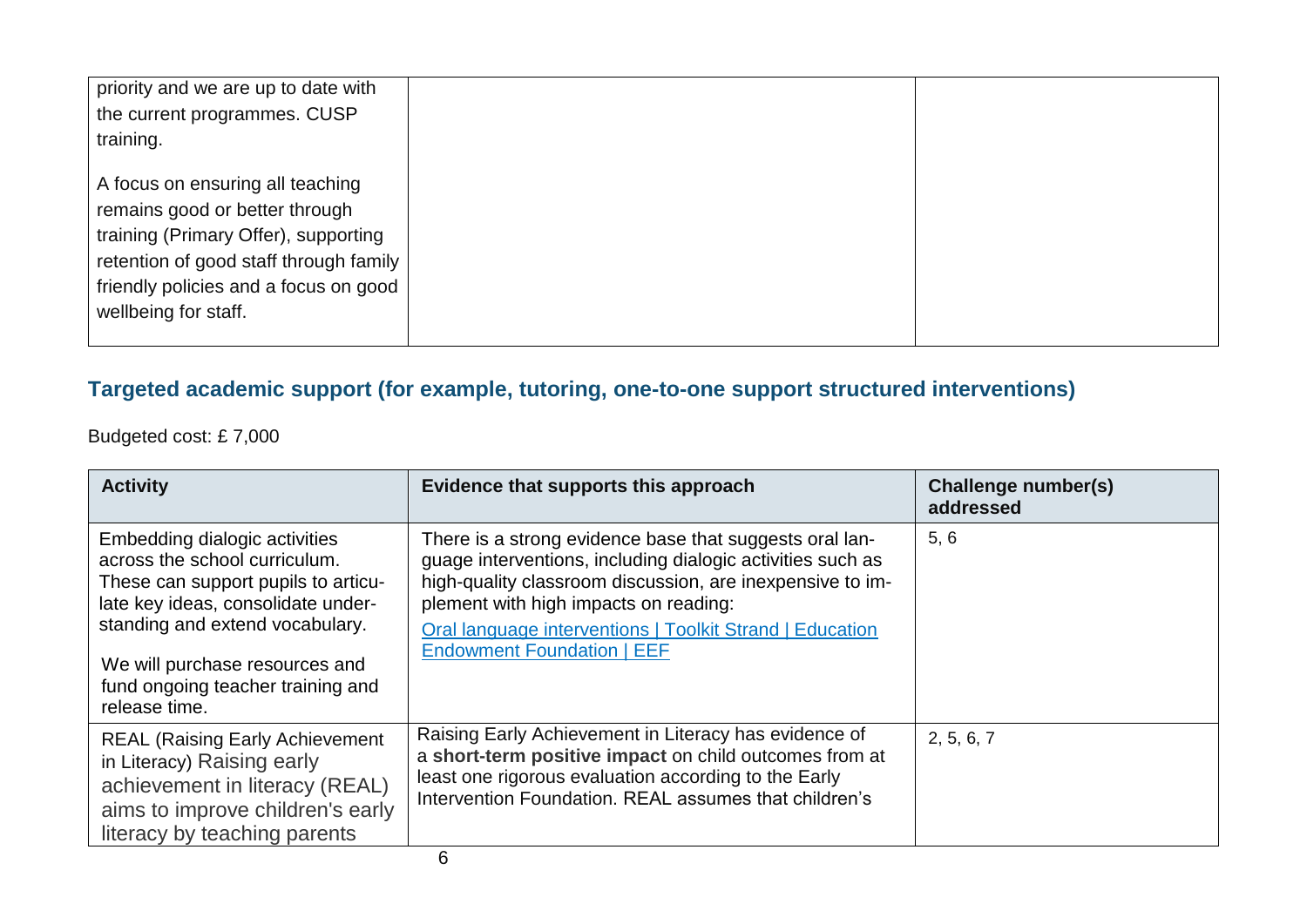| effective strategies for<br>supporting their children's<br>learning.                                                                                                                                                                                                                 | early literacy skills can be improved through effective<br>parental strategies for supporting children's learning.<br>REAL provides parents of pre-school children with<br>strategies, ways of thinking about their roles, and<br>resources to enable them to support their child's<br>development of literacy skills. In the short term, children's<br>literacy skills improve. In the long term, the programme is<br>designed to improve children's literacy achievement in<br>school. |               |
|--------------------------------------------------------------------------------------------------------------------------------------------------------------------------------------------------------------------------------------------------------------------------------------|------------------------------------------------------------------------------------------------------------------------------------------------------------------------------------------------------------------------------------------------------------------------------------------------------------------------------------------------------------------------------------------------------------------------------------------------------------------------------------------|---------------|
| Purchase of standardised<br>diagnostic assessments.                                                                                                                                                                                                                                  | Standardised tests can provide reliable insights into the<br>specific strengths and weaknesses of each pupil to help<br>ensure they receive the correct additional support through<br>interventions or teacher instruction:<br>Standardised tests   Assessing and Monitoring Pupil<br><b>Progress   Education Endowment Foundation   EEF</b>                                                                                                                                             | 2, 4, 5, 6, 7 |
| Enhancement of our maths<br>teaching and curriculum planning in<br>line with DfE and EEF guidance.<br>We will fund teacher release time to<br>embed key elements of guidance in<br>school and to access Maths Hub<br>resources and CPD (including<br>Teaching for Mastery training). | The DfE non-statutory guidance has been produced in<br>conjunction with the National Centre for Excellence in the<br>Teaching of Mathematics, drawing on evidence-based ap-<br>proaches:<br>Maths guidance KS 1 and 2.pdf (publishing.ser-<br>vice.gov.uk)<br>The EEF guidance is based on a range of the best availa-<br>ble evidence:<br><b>Improving Mathematics in Key Stages 2 and 3</b>                                                                                            | 2, 4, 5,      |
| Engaging with the National Tutoring<br>Programme to provide a blend of<br>tuition, mentoring and school-led<br>tutoring for pupils whose education<br>has been most impacted by the<br>pandemic. A significant proportion                                                            | Tuition targeted at specific needs and knowledge gaps<br>can be an effective method to support low attaining pupils<br>or those falling behind, both one-to-one:<br>One to one tuition   EEF (educationendowmentfounda-<br>tion.org.uk)<br>And in small groups:                                                                                                                                                                                                                          | 2, 4, 5, 7    |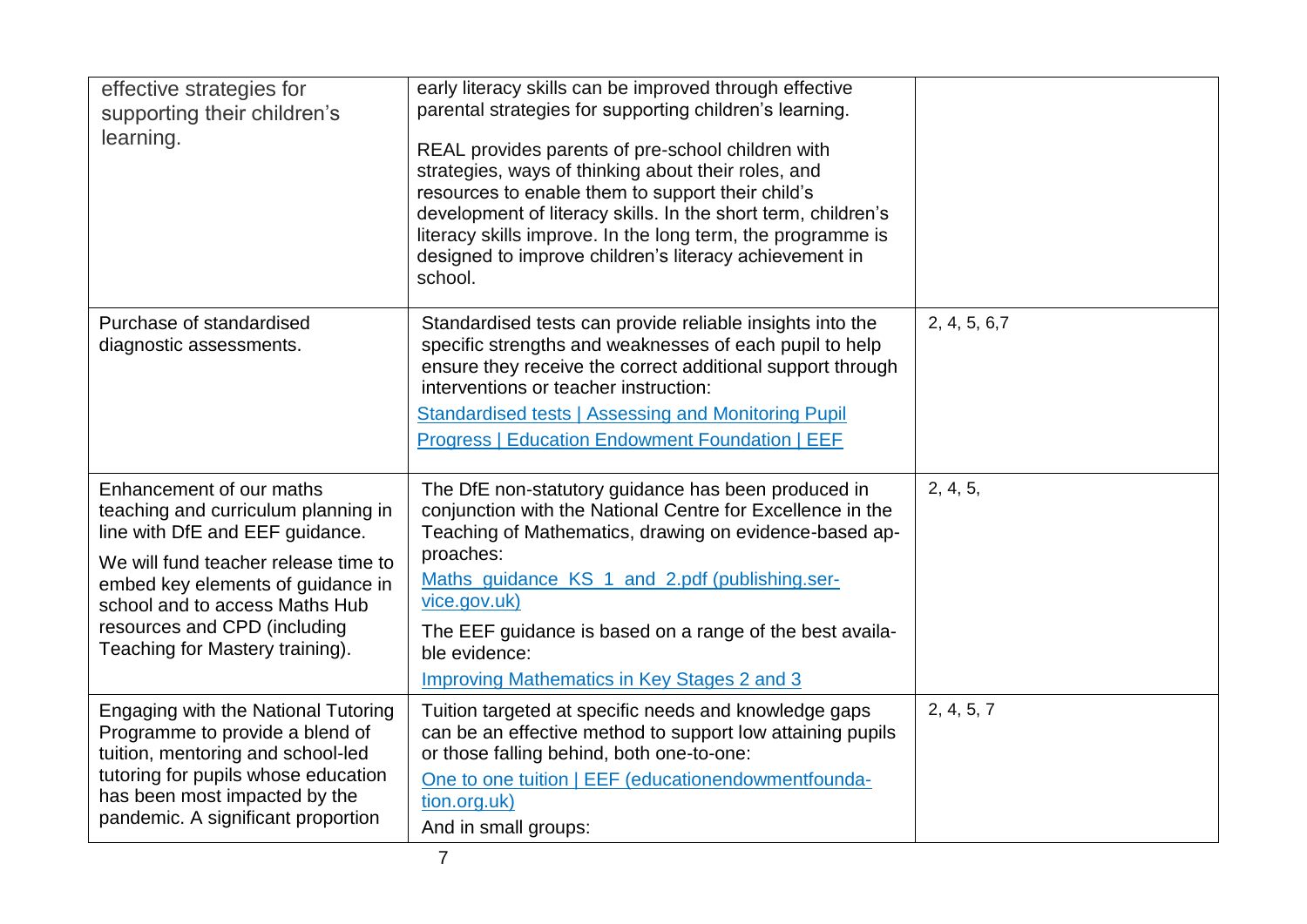| of the pupils who receive tutoring<br>will be disadvantaged, including<br>those who are high attainers.    | <b>Small group tuition   Toolkit Strand   Education Endow-</b><br>ment Foundation   EEF                                                                                                                                                                                                                                                                                  |            |
|------------------------------------------------------------------------------------------------------------|--------------------------------------------------------------------------------------------------------------------------------------------------------------------------------------------------------------------------------------------------------------------------------------------------------------------------------------------------------------------------|------------|
| Additional phonics sessions<br>targeted at disadvantaged pupils<br>who require further phonics<br>support. | Phonics approaches have a strong evidence base<br>indicating a positive impact on pupils, particularly from<br>disadvantaged backgrounds. Targeted phonics<br>interventions have been shown to be more effective when<br>delivered as regular sessions over a period up to 12<br>weeks:<br><b>Phonics   Toolkit Strand   Education Endowment Founda-</b><br>$tion$   EEF | 2, 5, 6, 7 |

## **Wider strategies (for example, related to attendance, behaviour, wellbeing)**

Budgeted cost: £4,830

| <b>Activity</b>                                                                                          | Evidence that supports this approach                                                                                                                                                                                                                                                                                                                                                                                                                                                                                                                                                                                               | <b>Challenge</b><br>number(s)<br>addressed |
|----------------------------------------------------------------------------------------------------------|------------------------------------------------------------------------------------------------------------------------------------------------------------------------------------------------------------------------------------------------------------------------------------------------------------------------------------------------------------------------------------------------------------------------------------------------------------------------------------------------------------------------------------------------------------------------------------------------------------------------------------|--------------------------------------------|
| For pupils to access a<br>range of<br>social/cultural/sporting<br>experiences, visits and<br>activities. | Pupils' horizons will be broadened, and they will learn more about culture and music.<br>As a school we feel it is important to support families/pupils to experience a variety<br>of opportunities throughout their school years and know that such experiences can<br>have an impact on a child's confidence, self-esteem and self-belief. Pupils and their<br>families have a low of aspirations for their futures reducing their motivation and<br>commitment to learning.<br>Planned residential visits that enhance the life skills of pupils and consolidates social<br>skills such as teamwork, leadership and resilience. | 1, 5, 7                                    |
| Regular meetings<br>between Champion and                                                                 | Education Endowment Foundation report 2019 states that "The challenge of<br>implementation means that less is more: selecting a small number of priorities and                                                                                                                                                                                                                                                                                                                                                                                                                                                                     | 1, 3, 6, 7                                 |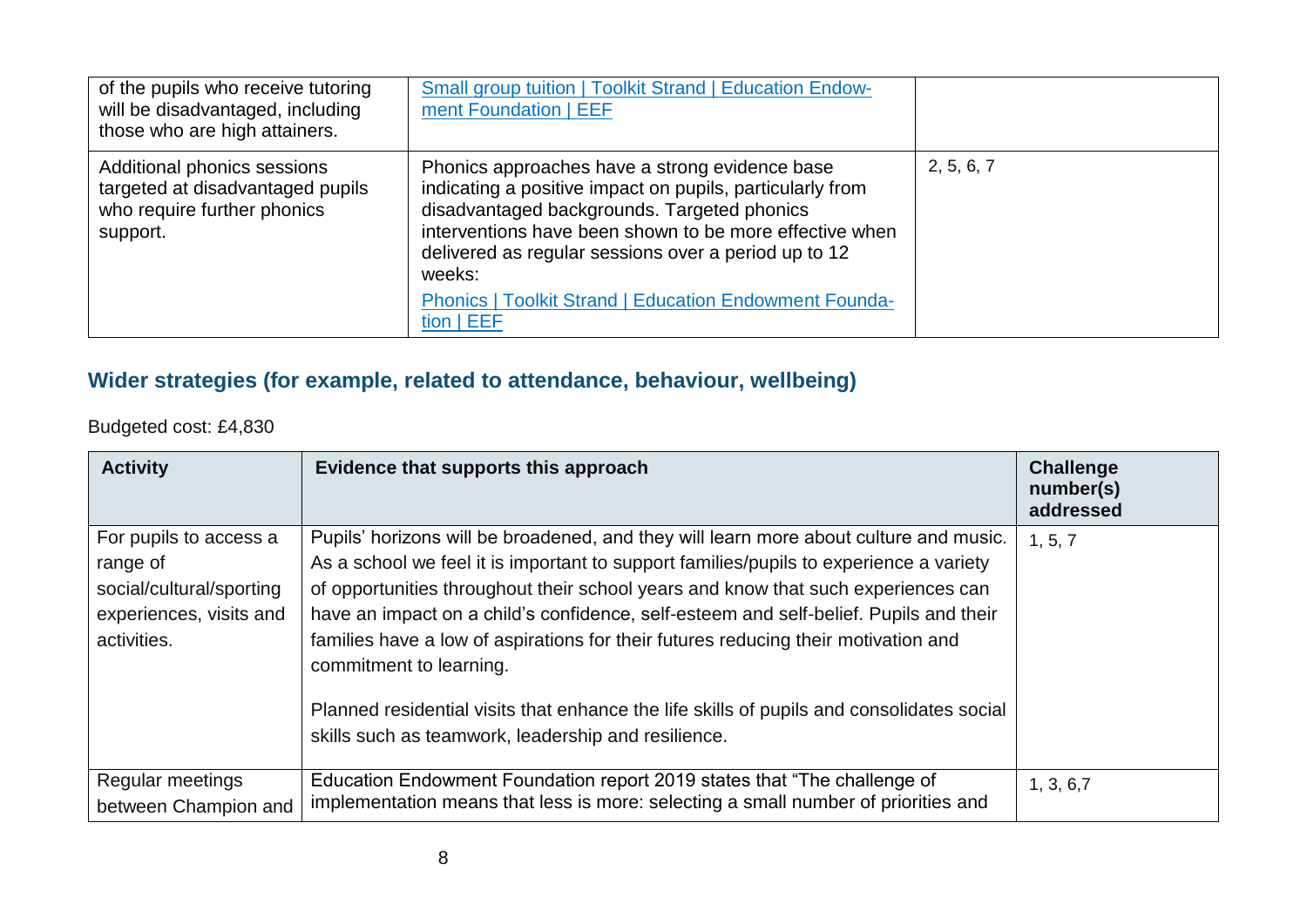| targeted PP children<br>(as identified in PPM)<br>to provide coaching<br>and mentoring as<br>necessary. 1/2 termly<br>meetings between<br>advocate and class<br>teacher to identify<br>needs of children and<br>plan next steps for<br>individuals.<br>Every child eligible for<br>PP has a champion on<br>the staff, enabling<br>decisions to prioritise<br>their needs. | giving them the best chance of success is a safer bet than creating a long list of<br>strategies that becomes hard to manage."<br>Sometimes staff do not always fully see things from the perspective of a<br>disadvantaged child, as many staff have not experienced this themselves.                                                                                                                                                                                                                                                                                                                                                                                                                                                                                                                                                                                                                                                               |            |
|---------------------------------------------------------------------------------------------------------------------------------------------------------------------------------------------------------------------------------------------------------------------------------------------------------------------------------------------------------------------------|------------------------------------------------------------------------------------------------------------------------------------------------------------------------------------------------------------------------------------------------------------------------------------------------------------------------------------------------------------------------------------------------------------------------------------------------------------------------------------------------------------------------------------------------------------------------------------------------------------------------------------------------------------------------------------------------------------------------------------------------------------------------------------------------------------------------------------------------------------------------------------------------------------------------------------------------------|------------|
| <b>Provision of ESLA</b><br>trained PP Champion<br>to support nurture for<br>vulnerable children. Im-<br>prove the quality of so-<br>cial and emotional<br>(SEL) learning.<br>SEL approaches will be<br>embedded into routine<br>educational practices<br>and supported by<br>professional                                                                                | Pupils and their families social & emotional difficulties, including medical issues, can<br>be a barrier to school success for some children.<br>Removing barriers to learning is a proven way to improve the educational outcomes<br>of pupils. Using specialist support and targeting individual children with individual<br>needs e.g. anger resolution will allow identified pupils to access their learning once<br>barrier is removed. Research highlights the impact of poor mental health on<br>children's overall well-being and how it impacts detrimentally on academic<br>achievement and attainment. We believe that the emotional well-being of some of<br>our PPG pupils is affected as a result of external factors such as anxiety, separation,<br>attachment etc. and that it is beneficial to deal with the root cause to allow pupils the<br>opportunity to concentrate on their learning. Nurture support ensures that children | 2, 3, 5, 7 |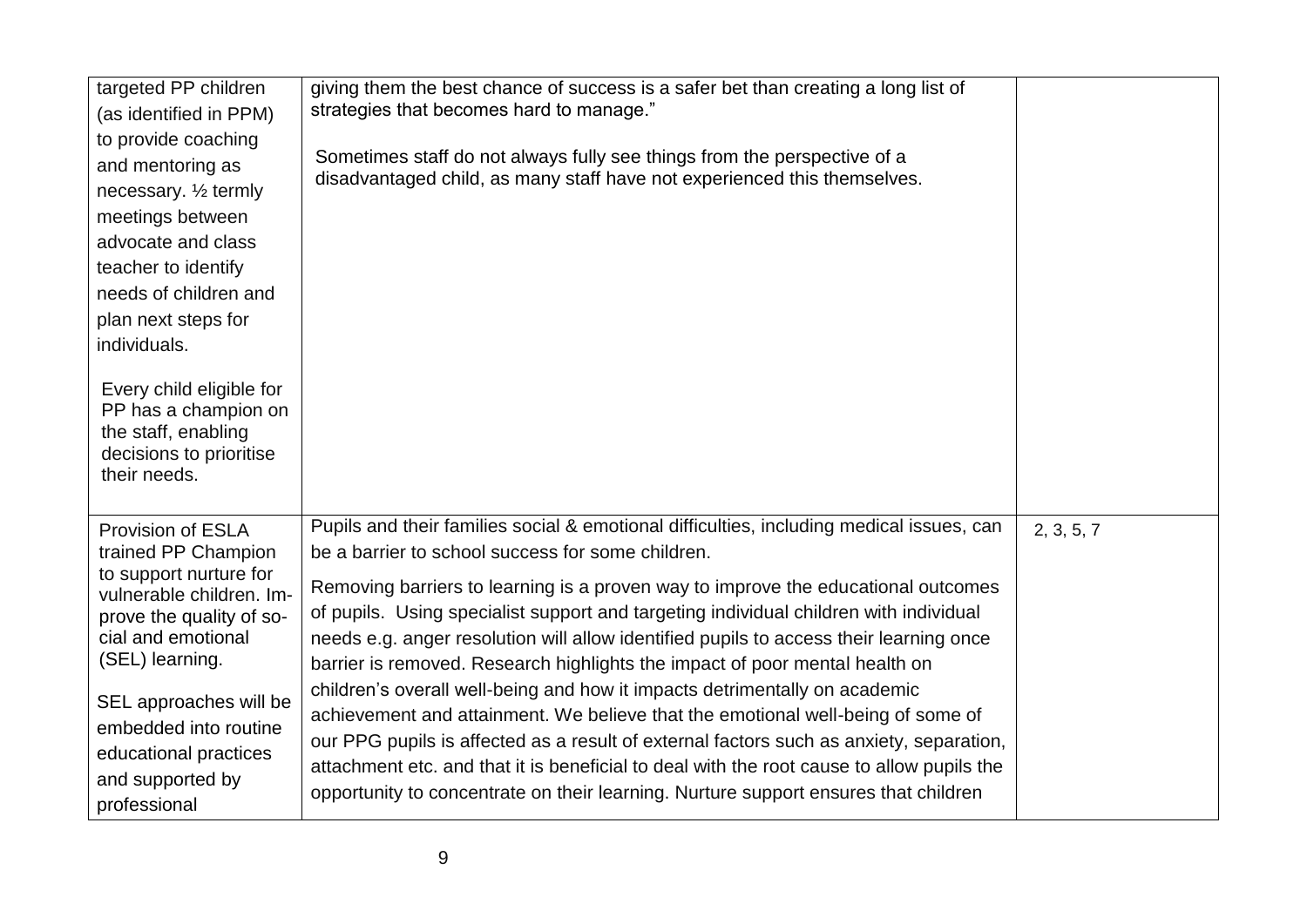| development and<br>training for staff.                                                                                                                                                                                                                                                                                     | with social, emotional and/or behaviour needs are supported and given the time<br>needed to calm or talk through concerns to ensure they are ready and able to learn.<br>Pupils with identified social, emotional or health needs are supported by school staff<br>so that the needs are removed, or alleviated. Families actively seek support from<br>school to reduce need for social care agency involvement.<br>There is extensive evidence associating childhood social and emotional skills with<br>improved outcomes at school and in later life (e.g., improved academic<br>performance, attitudes, behaviour and relationships with peers):<br>EEF_Social_and_Emotional_Learning.pdf(educationendowmentfoundation.org.uk) |                |
|----------------------------------------------------------------------------------------------------------------------------------------------------------------------------------------------------------------------------------------------------------------------------------------------------------------------------|-------------------------------------------------------------------------------------------------------------------------------------------------------------------------------------------------------------------------------------------------------------------------------------------------------------------------------------------------------------------------------------------------------------------------------------------------------------------------------------------------------------------------------------------------------------------------------------------------------------------------------------------------------------------------------------------------------------------------------------|----------------|
| Whole staff training on<br>behaviour manage-<br>ment and anti-bullying<br>approaches with the<br>aim of developing our<br>school ethos and im-<br>proving behaviour<br>across school.                                                                                                                                      | Both targeted interventions and universal approaches can have positive overall<br>effects:<br>Behaviour interventions   EEF (educationendowmentfoundation.org.uk)                                                                                                                                                                                                                                                                                                                                                                                                                                                                                                                                                                   | 1, 3, 5, 6, 7  |
| <b>Embedding principles</b><br>of good practice set<br>out in the DfE's<br><b>Improving School</b><br>Attendance advice.<br>This will involve train-<br>ing and release time for<br>staff to develop and im-<br>plement new proce-<br>dures and appointing<br>attendance/support of-<br>ficers to improve at-<br>tendance. | The DfE guidance has been informed by engagement with schools that have<br>significantly reduced levels of absence and persistent absence.                                                                                                                                                                                                                                                                                                                                                                                                                                                                                                                                                                                          | $\overline{1}$ |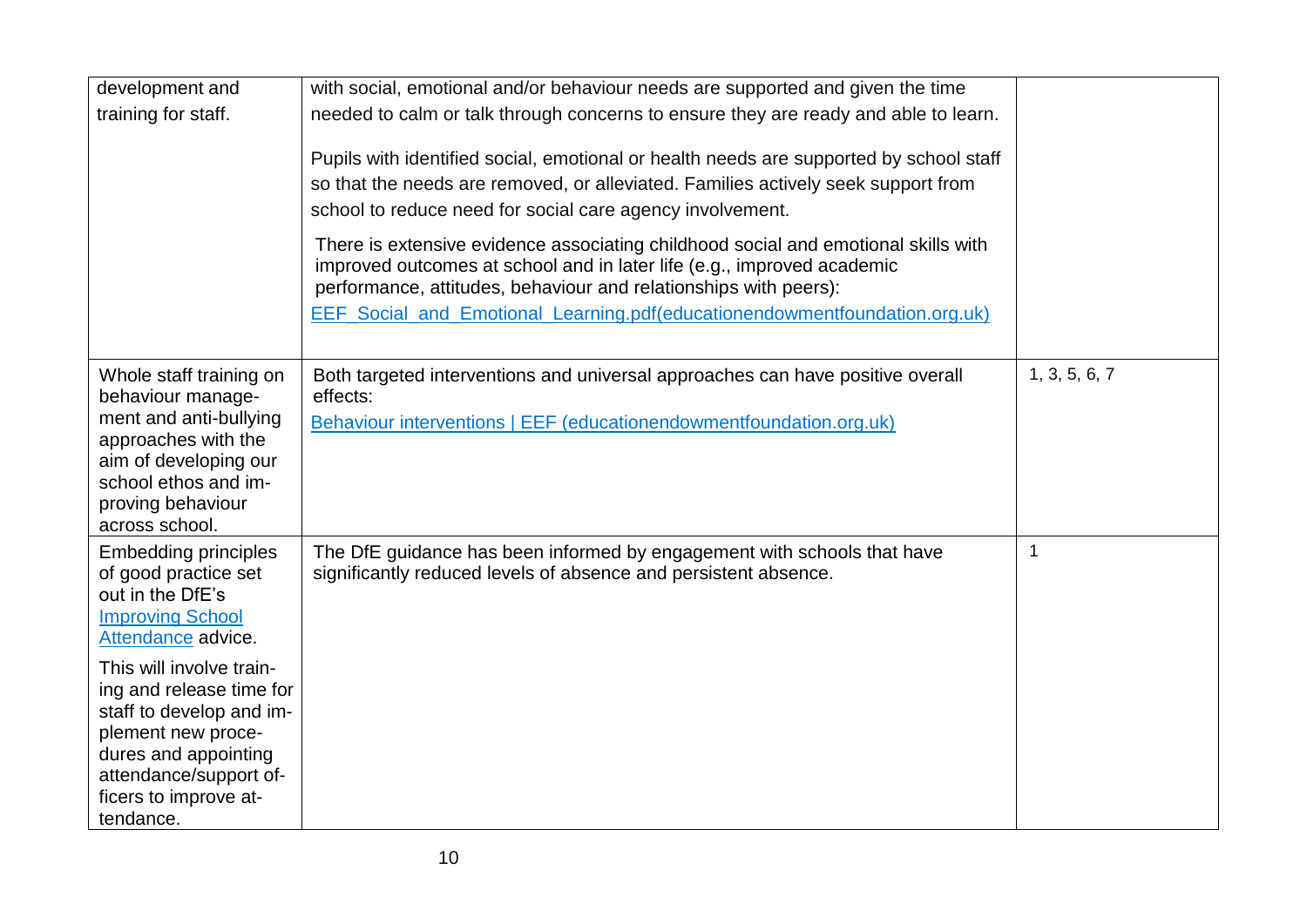| Enhancing the sensory<br>regulation equipment<br>available for PP<br>learners with<br>enhanced sensory<br>needs, including<br>autism. We will also<br>fund staff training. | We have observed that sensory equipment and resources such as, lap pads, tun-<br>nels, weighted equipment and additional proprioceptor equipment can be effective<br>at providing support for our pupils with sensory needs. | 3             |
|----------------------------------------------------------------------------------------------------------------------------------------------------------------------------|------------------------------------------------------------------------------------------------------------------------------------------------------------------------------------------------------------------------------|---------------|
| Engaging with Family<br>Action to provide a<br>healthy breakfast for<br>every child.                                                                                       | https://www.family-action.org.uk/our-voices/2019/10/04/the-impact-of-breakfast-on-<br>learning-in-children/                                                                                                                  | 1, 3, 4, 5, 7 |
| Contingency fund for<br>acute issues.                                                                                                                                      | Based on our experiences and those of similar schools to ours, we have identified a<br>need to set a small amount of funding aside to respond quickly to needs that have<br>not yet been identified.                         |               |

# **Total budgeted cost: £ 21,005**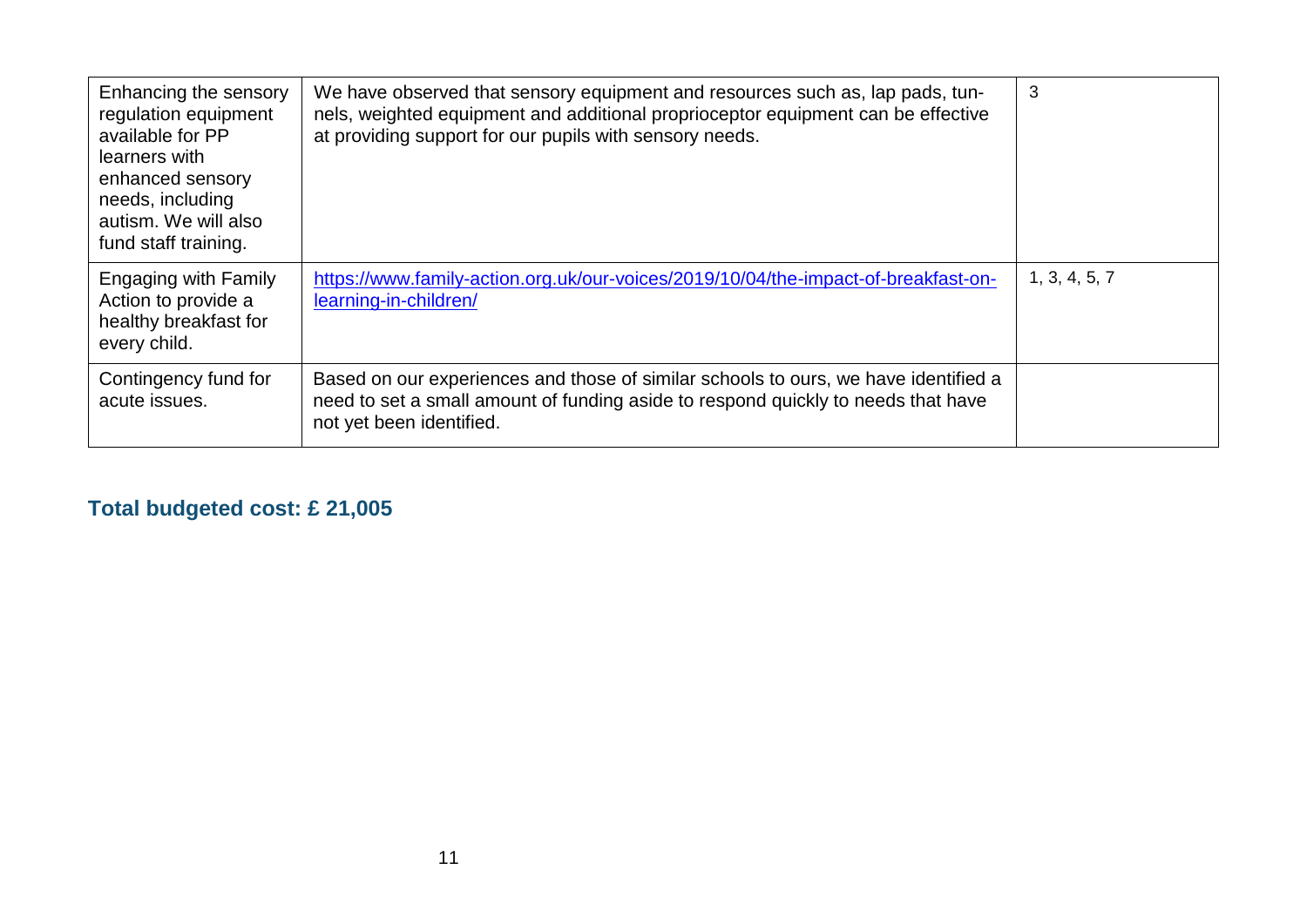# **Further information**

#### **A**

#### **Additional activity**

Our pupil premium strategy will be supplemented by additional activity that is not being funded by pupil premium or recovery premium. That will include:

- embedding more effective practice around feedback. [EEF evidence](https://educationendowmentfoundation.org.uk/education-evidence/teaching-learning-toolkit/feedback) demonstrates this has significant benefits for pupils, particularly disadvantaged pupils.
- offering a wide range of high-quality extracurricular activities to boost wellbeing, behaviour, attendance, and aspiration. Activities will focus on building life skills such as confidence, resilience, and socialising. Disadvantaged pupils will be encouraged and supported to participate.
- Every class has a class reader and all children are read to daily by an adult.
- Every teacher and TA is trained in STEPS, including having three STEPS tutors on the staff.

#### **Planning, implementation, and evaluation**

In planning our new pupil premium strategy, we evaluated why activity undertaken in previous years had not had the degree of impact that we had expected. We also commissioned a pupil premium review to get an external perspective.

We triangulated evidence from multiple sources of data including assessments, engagement in class book scrutiny, conversations with parents, students and teachers in order to identify the challenges faced by disadvantaged pupils. We also used the EEF's families of schools database to view the performance of disadvantaged pupils in schools similar to ours and contacted schools with high-performing disadvantaged pupils to learn from their approach.

We looked at a number of reports, studies and research papers about effective use of pupil premium, the impact of disadvantage on education outcomes and how to address challenges to learning presented by socio-economic disadvantage. We also looked at studies about the impact of the pandemic on disadvantaged pupils.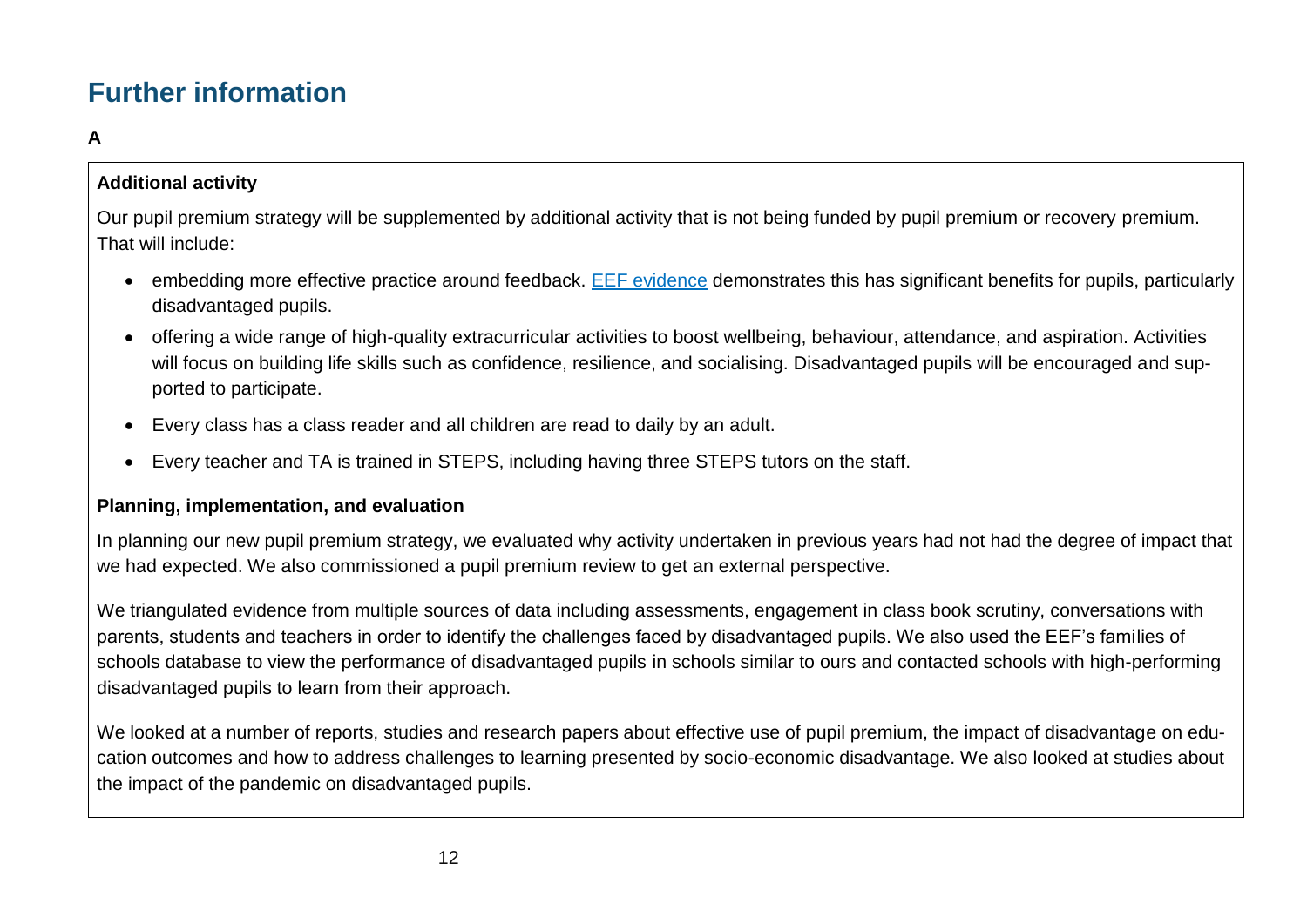We used the [EEF's implementation guidance](https://educationendowmentfoundation.org.uk/education-evidence/guidance-reports/implementation) to help us develop our strategy, particularly the 'explore' phase to help us diagnose specific pupil needs and work out which activities and approaches are likely to work in our school. We will continue to use it through the implementation of activities.

We have put a robust evaluation framework in place for the duration of our three-year approach and will adjust our plan over time to secure better outcomes for pupils.

## **Pupil premium strategy outcomes**

This details the impact that our pupil premium activity had on pupils in the 2020 to 2021 academic year.

| <b>Action</b>                                                                                                                                                                                                                                                                                                                                                                             | <b>Intended Outcome</b>                                                                                                               | What's the evidence and rationale<br>for this choice?                                                                                                                                                                                                                                                                                                                                                                                                                                                         | <b>Outcomes</b>                                                                                                                                                                                                                                                                                                                                                                                                                                     |
|-------------------------------------------------------------------------------------------------------------------------------------------------------------------------------------------------------------------------------------------------------------------------------------------------------------------------------------------------------------------------------------------|---------------------------------------------------------------------------------------------------------------------------------------|---------------------------------------------------------------------------------------------------------------------------------------------------------------------------------------------------------------------------------------------------------------------------------------------------------------------------------------------------------------------------------------------------------------------------------------------------------------------------------------------------------------|-----------------------------------------------------------------------------------------------------------------------------------------------------------------------------------------------------------------------------------------------------------------------------------------------------------------------------------------------------------------------------------------------------------------------------------------------------|
| 100% good or better teaching<br>everyday<br>Continual raising of teachers'<br>expectations of PP pupils and<br>provision of challenge for these<br>children in all lessons [focus of<br>all lesson observations]<br>Relevant training is provided to<br>ensure the provision for our<br>disadvantaged pupils is of high<br>priority and we are up to date<br>with the current programmes. | Every child receives teaching<br>which is good in every<br>classroom every day.<br>Children will catch up with their<br>peers quickly | <b>Education Endowment</b><br>Foundation report 2019 states<br>that "Good teaching is the most<br>important lever schools have to<br>improve outcomes for<br>disadvantaged pupils."<br>Slow progress rates made by<br>pupil premium children<br>particularly in key stage 2.<br>Currently there are no studies<br>into the impact of Lockdown<br>specifically on disadvantages<br>children, however from our<br>anecdotal evidence we can see<br>that these children have been<br>significantly disadvantaged | Lesson observations and TOAP<br>demonstrate that all teaching is<br>now good. CPD/ coaching<br>provided has ensured all SL<br>have been able to support other<br>staff.<br>Half termly book trawls by as<br>outlined in SIDP and termly<br>assessment data analysis<br>shows disadvantaged pupils are<br>either; at least maintaining their<br>previous year/KS1 position or<br>making accelerated progress to<br>at least return to this standard. |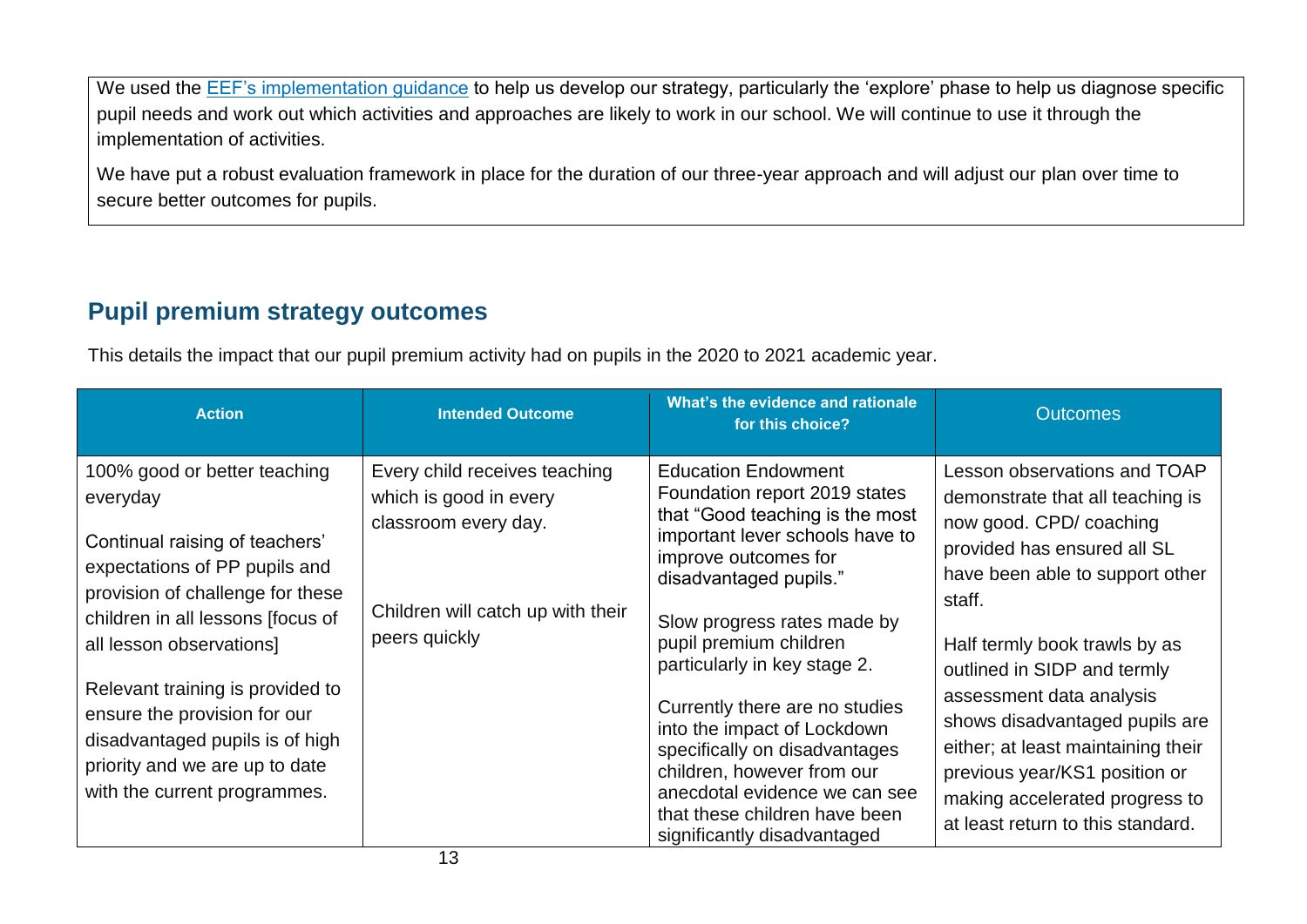| Catch up planned for and<br>implemented in light of COVID<br>learning losses                                                                                                                                                                                                                                                                                                     |                                                                                                                                                                                                                                             |                                                  | compared to their peers<br>nationally.                                                                                                                                                                                                                                                                                                                                                                                                                                                                                         | The only exception to this is<br>where children have SEND and<br>are in receipt of PPG.                                                                                                                                                                                                                                                                                                                                                                                                                                              |
|----------------------------------------------------------------------------------------------------------------------------------------------------------------------------------------------------------------------------------------------------------------------------------------------------------------------------------------------------------------------------------|---------------------------------------------------------------------------------------------------------------------------------------------------------------------------------------------------------------------------------------------|--------------------------------------------------|--------------------------------------------------------------------------------------------------------------------------------------------------------------------------------------------------------------------------------------------------------------------------------------------------------------------------------------------------------------------------------------------------------------------------------------------------------------------------------------------------------------------------------|--------------------------------------------------------------------------------------------------------------------------------------------------------------------------------------------------------------------------------------------------------------------------------------------------------------------------------------------------------------------------------------------------------------------------------------------------------------------------------------------------------------------------------------|
| For teachers to be able to<br>address the needs of<br>children in receipt of PP,<br>regardless of their starting<br>point during lesson time<br>and increased teacher<br>time.<br><b>Embed the Powerful Words</b><br>project.<br>Gaps in learning to be<br>addressed.<br>Gaps identified in formative<br>assessment allow for<br>precisely targeted teaching<br>to remedy these. | Provision of teacher led<br>[wherever possible]<br>interventions and small<br>group sessions to ensure<br>disadvantaged pupils keep-<br>up and catch-up.<br>Children identified to<br>achieve GDS, achieve this<br>in statutory assessment. | outcomes for<br>goals/objectives.<br>pupils with | <b>Education Endowment</b><br>Foundation report 2019<br>states that "Good teaching<br>is the most important lever<br>schools have to improve<br>disadvantaged pupils."<br>Disadvantaged children in<br>our school often have a<br>limited use of vocabulary.<br>Slow progress rates made<br>by pupil premium children<br>particularly in key stage 2<br>Meta-Analysis of research<br>by John Hattie breaks<br>down quality teaching into:<br>$\Box$ Pupils having clear<br>□ Teachers providing<br>modelling/scaffolding/appro | Lesson observations identify aspects of good<br>teaching with focus on feedback to improve.<br>Half termly book trawls by as outlined in SIDP<br>and termly assessment data analysis shows<br>disadvantaged pupils are either; at least<br>maintaining their previous year/KS1 position;<br>making accelerated progress to at least return<br>to this standard. The children in y5 and Y6 are<br>not yet on track with this in maths. Further<br>support is required to ensure children in Upper<br>KS2 make this progress in maths. |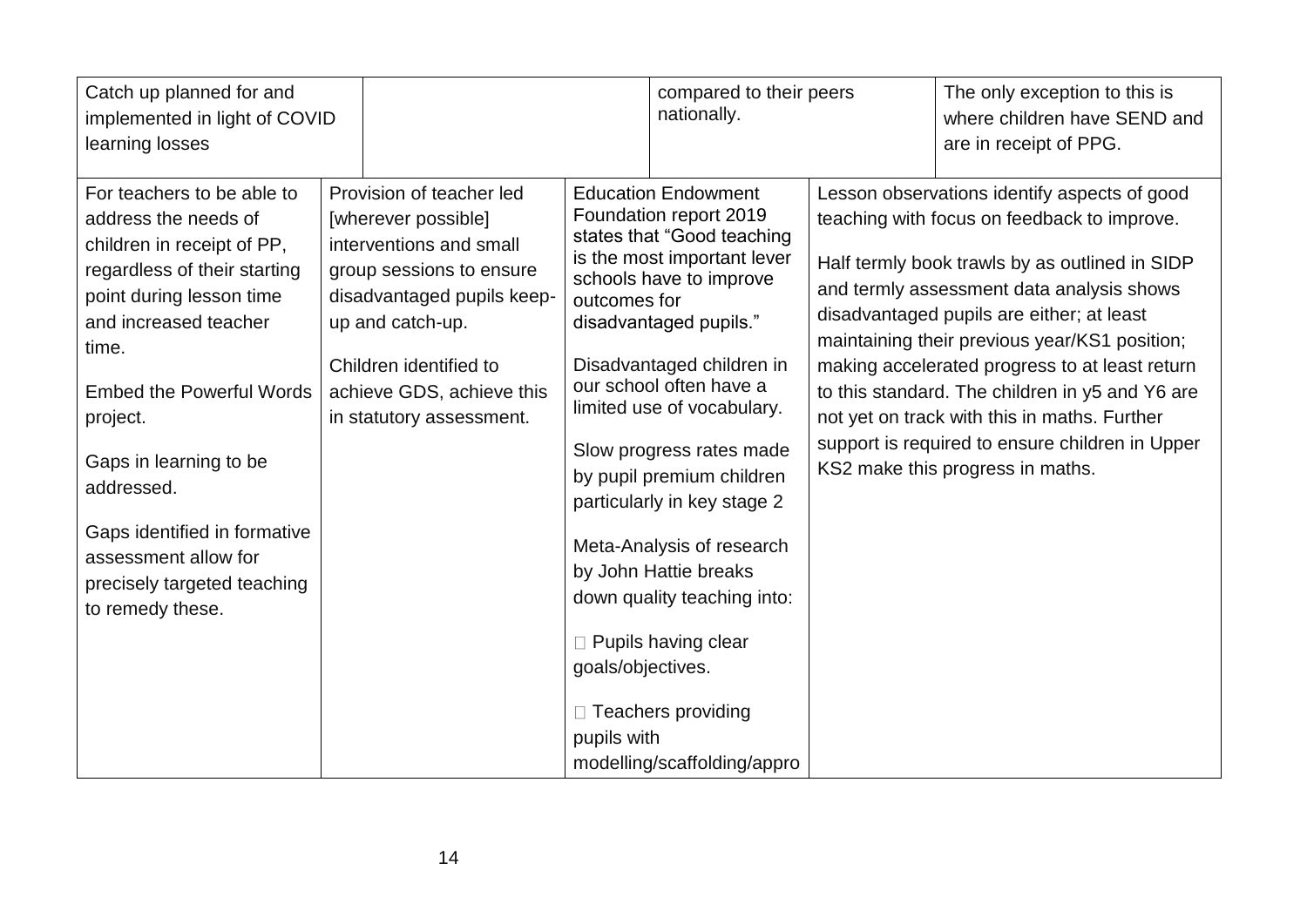|                                                                                                                                                                                                                                                                                                     |                                                                                                                                                                   | priate steps to achieve<br>them.                                                                                                                                                                                                                                                                                                                                                                                                                                                                    |                                                                                                                                                                                                                                                                                                                                                                                                                                                                                                                                                                                                                                                                                             |
|-----------------------------------------------------------------------------------------------------------------------------------------------------------------------------------------------------------------------------------------------------------------------------------------------------|-------------------------------------------------------------------------------------------------------------------------------------------------------------------|-----------------------------------------------------------------------------------------------------------------------------------------------------------------------------------------------------------------------------------------------------------------------------------------------------------------------------------------------------------------------------------------------------------------------------------------------------------------------------------------------------|---------------------------------------------------------------------------------------------------------------------------------------------------------------------------------------------------------------------------------------------------------------------------------------------------------------------------------------------------------------------------------------------------------------------------------------------------------------------------------------------------------------------------------------------------------------------------------------------------------------------------------------------------------------------------------------------|
| <b>Action</b>                                                                                                                                                                                                                                                                                       | <b>Intended Outcome</b>                                                                                                                                           | What's the evidence and<br>rationale for this choice?                                                                                                                                                                                                                                                                                                                                                                                                                                               | <b>Outcomes</b>                                                                                                                                                                                                                                                                                                                                                                                                                                                                                                                                                                                                                                                                             |
| $\frac{1}{2}$ termly meetings<br>between advocate and<br>class teacher to identify<br>needs of children and plan<br>next steps for individuals.<br>Monthly meetings between<br>Champion and targeted PP<br>children (as identified in<br>PPM) to provide coaching<br>and mentoring as<br>necessary. | Every child eligible for PP<br>has a champion on the<br>staff, enabling decisions to<br>prioritise their needs.                                                   | <b>Education Endowment</b><br>Foundation report 2019<br>states that "The challenge<br>of implementation means<br>that less is more: selecting<br>a small number of priorities<br>and giving them the best<br>chance of success is a<br>safer bet than creating a<br>long list of strategies that<br>becomes hard to manage."<br>Sometimes staff do not<br>always fully see things<br>from the perspective of a<br>disadvantaged child, as<br>many staff have not<br>experienced this<br>themselves. | PP Champion role was very limited due to<br>being unable to work across bubbles. PP<br>children were prioritised for DFE laptops, SIM<br>cards and were given more regular calls during<br>school closure due to covid. However PPM<br>focucsed on PPG. Of the 11 children on roll in<br>July 21, Three children were are ARE or above<br>ARE in WRM. Three made expected progress,<br>but are still below ARE. Four were at or above<br>ARE in RWSPAG but not in maths .Two<br>children have not made expected progress, but<br>external support has been sought for these two<br>children. Further support is required to ensure<br>children in Upper KS2 make this progress in<br>maths. |
| Opportunities and<br>experiences help to widen<br>children's horizons and<br>'diminish the difference',<br>providing pupils with<br>experiences that they can                                                                                                                                       | Disadvantaged pupils have<br>aspirations for, and<br>knowledge of, career<br>options; raised awareness<br>of the qualifications and<br>training needed to achieve | As a school we feel it is<br>important to support<br>families/pupils to<br>experience a variety of<br>opportunities throughout<br>their school years and                                                                                                                                                                                                                                                                                                                                            | Pupil voice has been captured where possible<br>in the case studies. Covid caused school to<br>close early for the summer so pupil surveys<br>were incomplete.                                                                                                                                                                                                                                                                                                                                                                                                                                                                                                                              |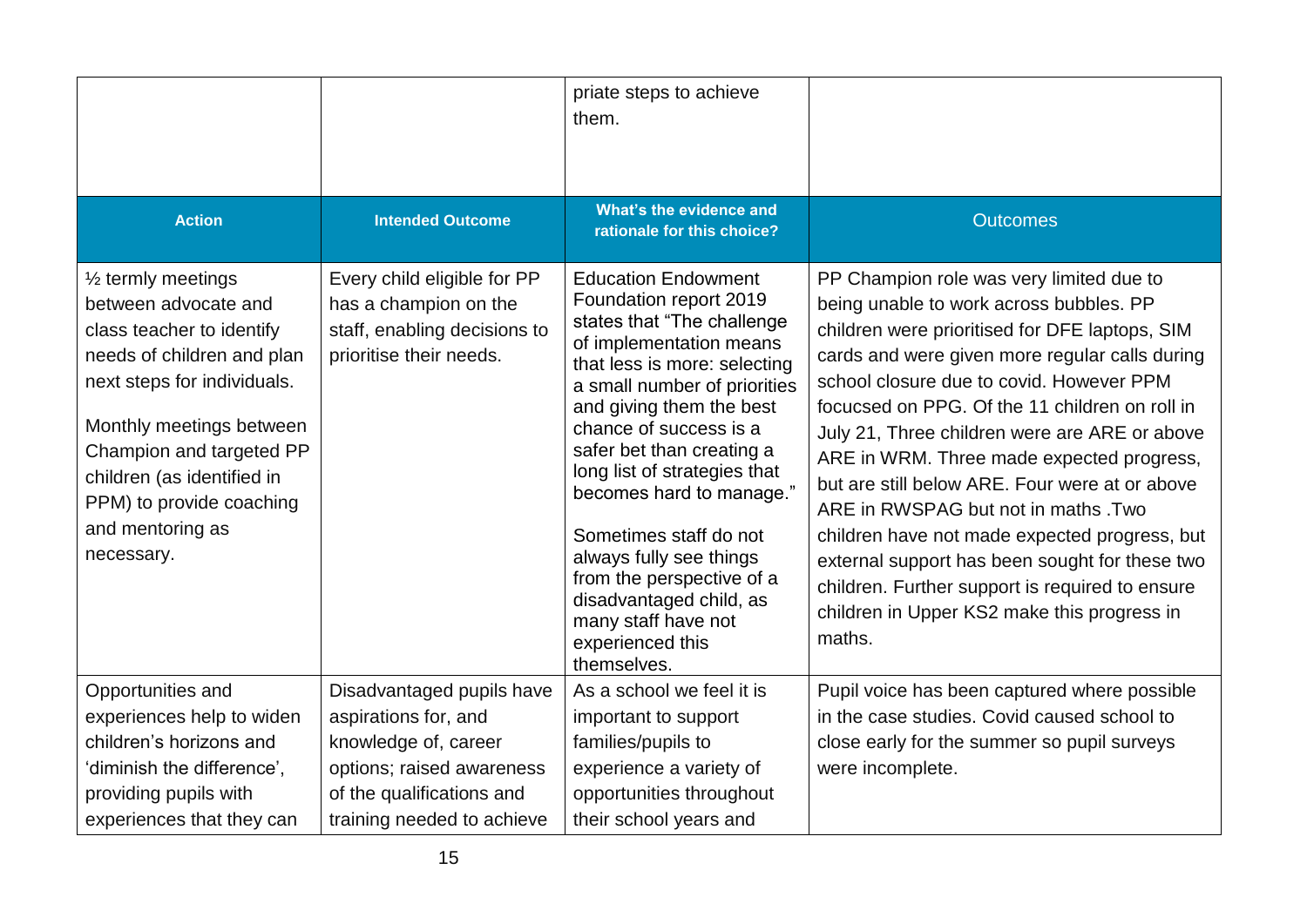| discuss and draw upon in<br>their learning.<br>For pupils to access a<br>range of<br>social/cultural/sporting<br>experiences, visits and<br>activities.<br>Supporting families to<br>ensure children have the<br>correct kit when<br>representing the school for<br>sporting events, and have<br>access to transport to and<br>from events<br>Pupils' horizons will be<br>broadened, and they will<br>learn more about culture<br>and music. | them; the desire and<br>motivation to achieve<br>personal academic goals.                                                                                                                            | know that such<br>experiences can have an<br>impact on a child's<br>confidence, self-esteem<br>and self-belief.<br>Pupils and their families<br>have a low of aspirations<br>for their futures reducing<br>their motivation and<br>commitment to learning.<br>Planned residential visits<br>that enhance the life skills<br>of pupils and consolidates<br>social skills such as<br>teamwork, leadership and<br>resilience. | Each session will be monitored by CT and or<br>advocate.<br>Four case studies provided for governors from<br>each class.                                                                                            |
|----------------------------------------------------------------------------------------------------------------------------------------------------------------------------------------------------------------------------------------------------------------------------------------------------------------------------------------------------------------------------------------------------------------------------------------------|------------------------------------------------------------------------------------------------------------------------------------------------------------------------------------------------------|----------------------------------------------------------------------------------------------------------------------------------------------------------------------------------------------------------------------------------------------------------------------------------------------------------------------------------------------------------------------------------------------------------------------------|---------------------------------------------------------------------------------------------------------------------------------------------------------------------------------------------------------------------|
| Delivery of specific<br>programmes for vulnerable<br>pupils.<br>Partnership working with<br>health, ed. psych, social<br>care for targeted pupils.                                                                                                                                                                                                                                                                                           | Pupils with identified social,<br>emotional or health needs<br>are supported by school<br>staff so that the needs are<br>removed, or alleviated.<br>Families actively seek<br>support from school to | Pupils and their families<br>social & emotional<br>difficulties, including<br>medical issues, can be a<br>barrier to school success<br>for some children.                                                                                                                                                                                                                                                                  | Pupil voice questionnaire.<br>Case studies provided for governors by SENCO<br>of a child in receipt of PP at the end of the year.<br>Group interviews and individual talks with PP<br>children and named Governors. |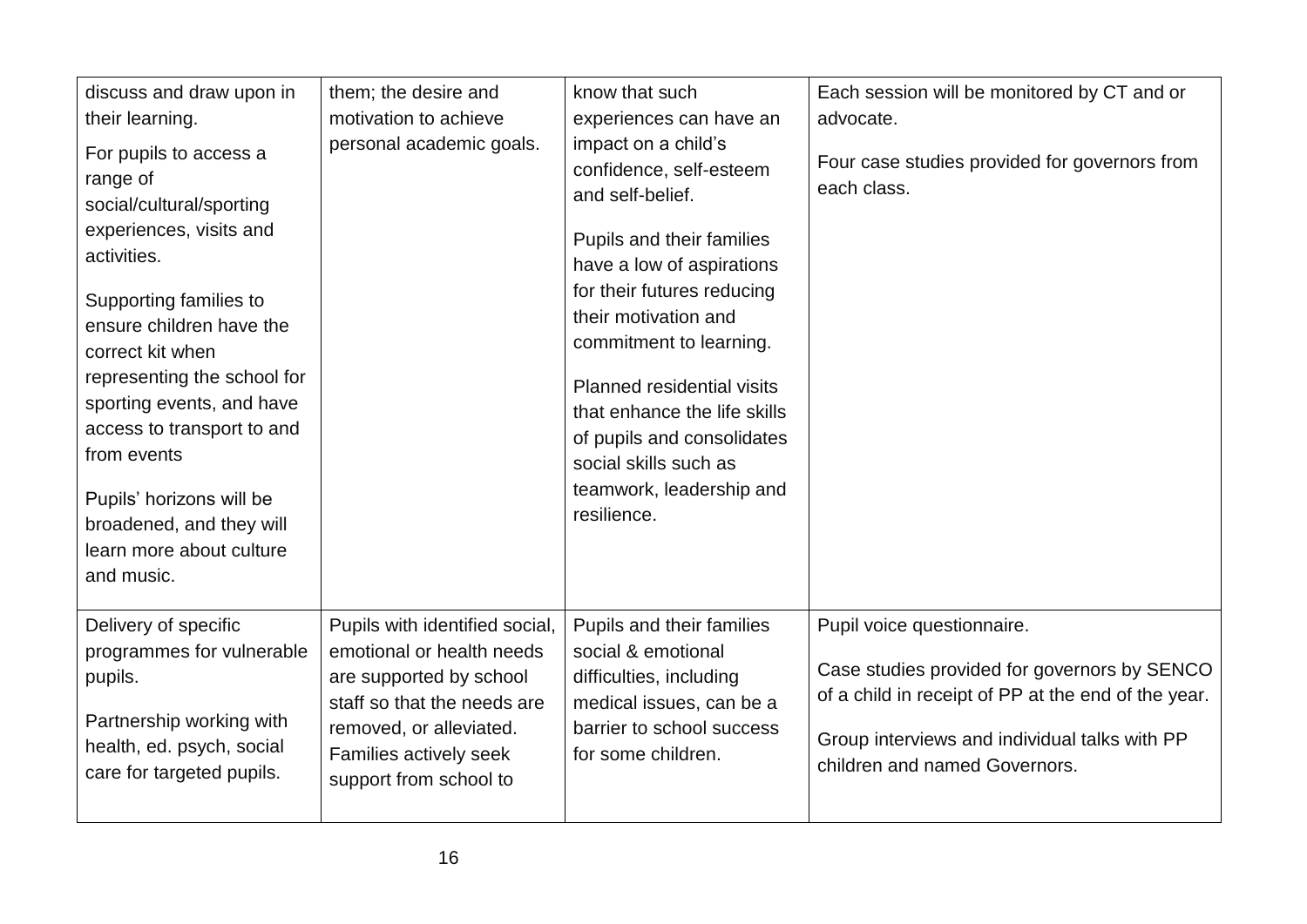| Provision of ESLA trained<br>PP Champion to support<br>nurture for vulnerable<br>children.<br><b>Pupil Premium mentoring</b><br>programme with champion,<br>and TAs across school. | reduce need for social care<br>agency involvement.<br><b>Families confidentially</b><br>feedback that they feel well<br>supported during social<br>care issues. Families on<br>support plan are reduced<br>to CIN stage                                                                                             |                                                                                                                                    |                                                                                                                                                                                                                                                                                                                                                                                                                                                                        |
|------------------------------------------------------------------------------------------------------------------------------------------------------------------------------------|---------------------------------------------------------------------------------------------------------------------------------------------------------------------------------------------------------------------------------------------------------------------------------------------------------------------|------------------------------------------------------------------------------------------------------------------------------------|------------------------------------------------------------------------------------------------------------------------------------------------------------------------------------------------------------------------------------------------------------------------------------------------------------------------------------------------------------------------------------------------------------------------------------------------------------------------|
|                                                                                                                                                                                    | Standards of attainment<br>improve in KS1 and KS2<br>SATS in all 3 subjects for<br>PP pupils in 2021 tests                                                                                                                                                                                                          |                                                                                                                                    |                                                                                                                                                                                                                                                                                                                                                                                                                                                                        |
|                                                                                                                                                                                    | Pupil voice questionnaire<br>will show that children feel<br>more supported through<br>mentoring programme.                                                                                                                                                                                                         |                                                                                                                                    |                                                                                                                                                                                                                                                                                                                                                                                                                                                                        |
| Pupils in Y6 receive<br>additional, high quality<br>individual and/or small<br>group support and<br>challenge in English and<br>Maths.                                             | Targeted pupils receive<br>additional support in<br>English and/or Maths by<br>highly qualified teachers,<br>and support staff. Provide<br>additional support within<br>class to offer reinforcement<br>and pre-teaching in English<br>and/or Maths Provide high<br>quality 1:1 tuition for<br>identified pupils in | <b>Quality First Teaching and</b><br>small group tuition (+4)<br>have both been proven to<br>have a positive impact on<br>outcomes | On going monitoring of teaching and learning of<br>PPG children. Outcomes of PPG children linked<br>to teachers' appraisal targets Termly tracking of<br>PPG children show they are making at least<br>'good' progress<br>Tutoring over summer holiday from Y5 to Y6<br>was provided, however in spite of regular<br>telephone calls and emails this was not always<br>well attended. Further laockdowns saw some of<br>these children attend school, but not all. Too |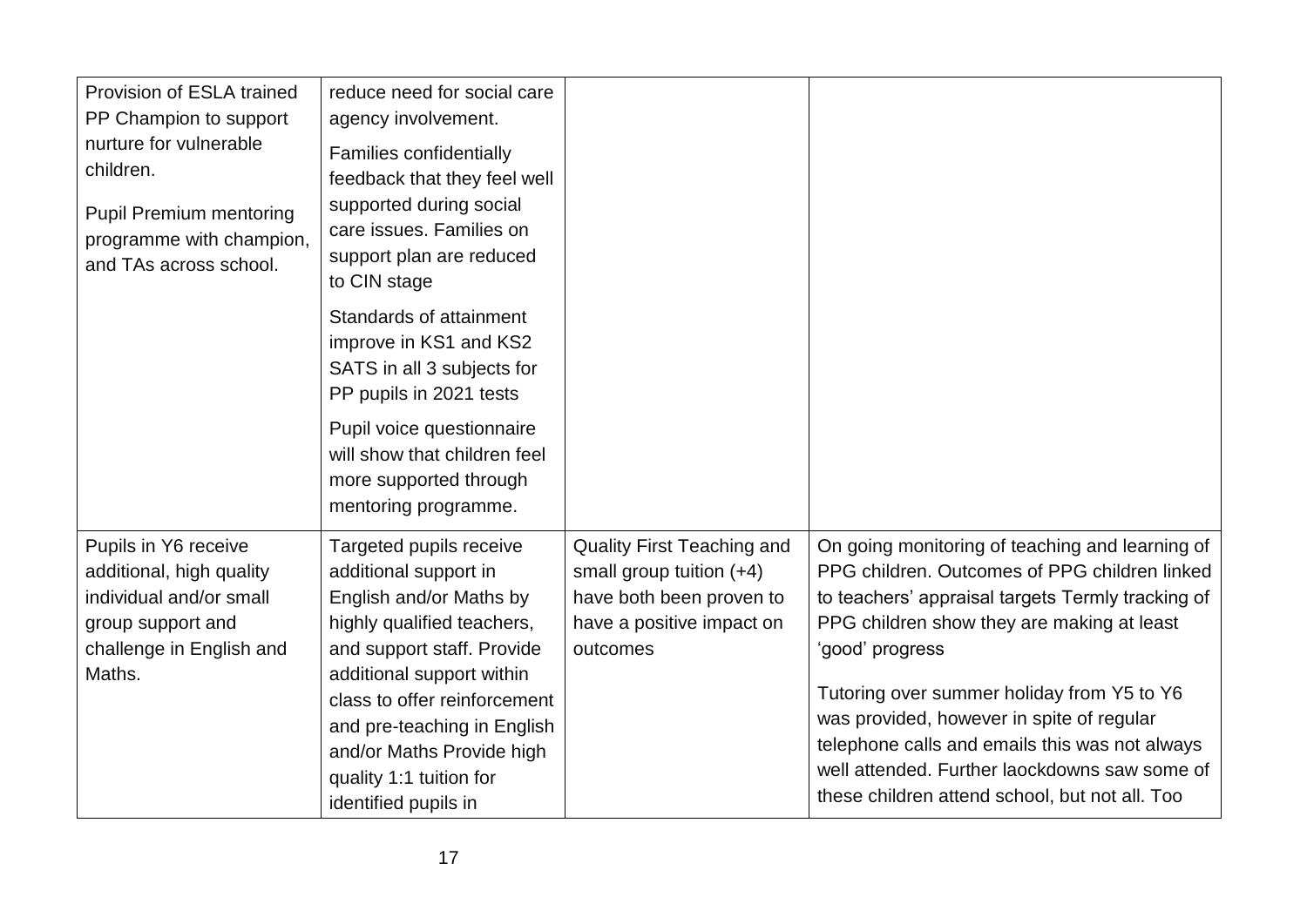|                                                                                                                                                                                                                                                                                                                                                                                                      | Reading, Writing and/or<br>Maths.                                                                                                                                                    |                                                                                                                                                                                                                                                                                                                                                                                                                                                                                                                                                                                                                                                                                                                                                          | much detail in this report would identify<br>individuals due to small numbers of pupils.                                        |
|------------------------------------------------------------------------------------------------------------------------------------------------------------------------------------------------------------------------------------------------------------------------------------------------------------------------------------------------------------------------------------------------------|--------------------------------------------------------------------------------------------------------------------------------------------------------------------------------------|----------------------------------------------------------------------------------------------------------------------------------------------------------------------------------------------------------------------------------------------------------------------------------------------------------------------------------------------------------------------------------------------------------------------------------------------------------------------------------------------------------------------------------------------------------------------------------------------------------------------------------------------------------------------------------------------------------------------------------------------------------|---------------------------------------------------------------------------------------------------------------------------------|
| Provide specialist provision<br>to support pupils with<br>emotional, social and/or<br>behavioural difficulties<br>allowing them to maximise<br>their efforts on learning in<br>the classroom.<br>Children with social,<br>emotional and/or<br>behavioural needs will feel<br>supported and be given<br>time to get in the correct<br>mind-set for learning either<br>before school or<br>lunchtimes. | Ensure identification of<br>pupils is transparent and<br>recorded. Monitor<br>behaviour and evaluate<br>whether improvements in<br>behaviour translates into<br>improved attainment. | Removing barriers to<br>learning is a proven way to<br>improve the educational<br>outcomes of pupils. Using<br>specialist support and<br>targeting individual children<br>with individual needs e.g.<br>anger resolution will allow<br>identified pupils to access<br>their learning once barrier<br>is removed. Research<br>highlights the impact of<br>poor mental health on<br>children's overall well-<br>being and how it impacts<br>detrimentally on academic<br>achievement and<br>attainment. We believe that<br>the emotional well-being of<br>some of our PPG pupils is<br>affected as a result of<br>external factors such as<br>anxiety, separation,<br>attachment etc. and that it<br>is beneficial to deal with<br>the root cause to allow | Teacher and pupil questionnaire at entry and<br>exit points to monitor and evaluate impact.<br>Termly Behaviour reports to FGB. |